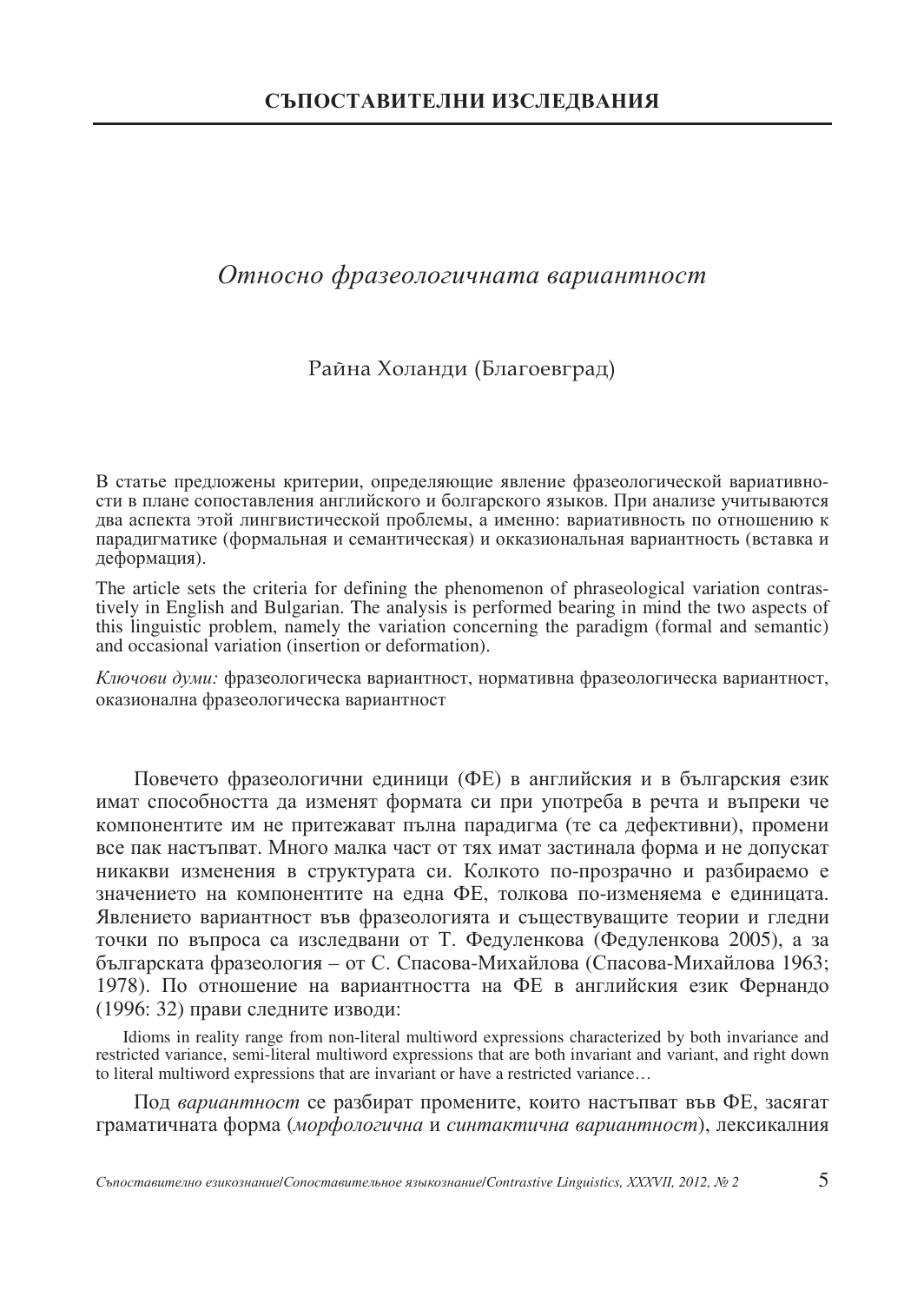състав (лексикална вариантност) или водят до количествени промени в състава (квантитативна вариантност). Значението при ФЕ варианти остава непроменено. А. Кунин дефинира вариантите на ФЕ по следния начин:

Фразеологические варианты - это разновидности фразеологической единицы по качеству и количеству значений, стилистическим и синтаксическим функциям и имеющие общий лексический инвариант при частично различном лексическом составе или различающиеся словоформами или порядком слов (Кунин 1970: 62).

Подобно третиране на проблема вариантност се открива и при В. Кювлиева относно устойчивите сравнения:

Това са разновидности на УС, частни случаи на проявление на изходната, инвариантната форма на УС, които остават семантично и функционално тъждествени (Кювлиева 1986: 36).

При разглеждането на вариантността в съпоставителен план Ю. Долгополов въвежда понятието междуезикова вариантност:

Эквивалентность разноязычных ФЕ, из которых хотя бы одна имеет варианты, можно условно рассматривать как межъязыковую инвариантность этих единиц на лексико-семантическом, лексико-морфологическом, синтаксическом и семантическом уровнях структуры языка (Долгополов 1973: 12).

Към това явление трябва да се подхожда много внимателно и с определени условности, защото съществуването и определянето дори на еквивалентни ФЕ в два различни езика е спорен въпрос. Затова вариантността при ФЕ трябва да бъде ограничена само в пределите на една езикова система.

За да се изясни по-добре явлението вариантност при ФЕ, трябва първо да се направи разграничение между вариантност и синонимия. При вариантността става замяна на един или няколко компонента от ФЕ, без да се нарушава значението. Обикновено вариантите на ФЕ са тъждествени по качество и количество на значенията, по синтактични и стилистични функции, имат общ лексикален инвариант при частично различен състав. Образът, залегнал в основата на вариантите, е един и същ.

Синонимните ФЕ имат различна форма, различен компонентен състав, основани са на различни образи. Те могат да се различават по стилистична принадлежност и по емоционална наситеност, да изразяват различни отсенки, нюанси на значението, но всъщност да притежават общо значение.

Тази разлика между ФЕ варианти и ФЕ синоними може да се изрази графично (Фигура 1, с. 7).

При ФЕ синоними става въпрос за различни ФЕ, но с близко значение (имам (нося) пилешко сърце, страхлив (плашлив) като <гърмян, пушнат> заек), а при вариантите - за една и съща ФЕ (храня змия в пазвата си, пазя змия в пазвата си, държа змия в пазвата си). Семантичният критерий е водещ при разграничаването на ФЕ синоними и ФЕ варианти.

А. Кунин предлага показателите за разделнооформеност на английските ФЕ да се разделят на два вида – узуални (езикови норми, проявяващи се в речта) и оказионални (вмъкване на свободни елементи, добавяне и др.) (Кунин 1970).

Тези термини се въвеждат за първи път от Х. Паул, който ги свързва с лексикалното ниво на лингвистичен анализ и говори за узуално и оказионално значение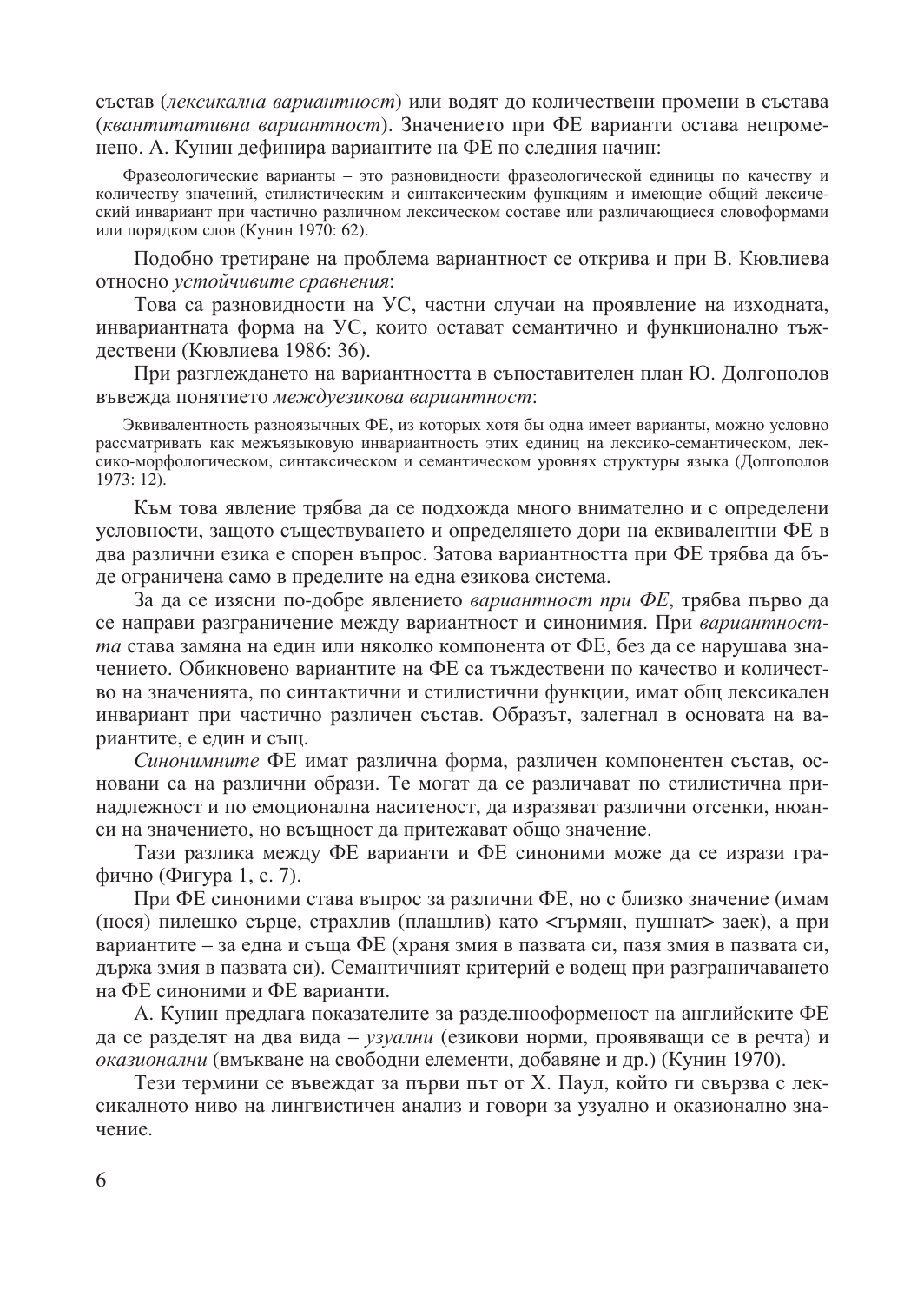

Под узуално авторът разбира речниковото, обществено закрепилото се и принадлежащо на езиковата система значение, докато оказионалното значение представлява конкретна актуализация на узуалното в индивидуалния речев акт (Паул 1960). Това разделение е възприето и в настоящето изследване.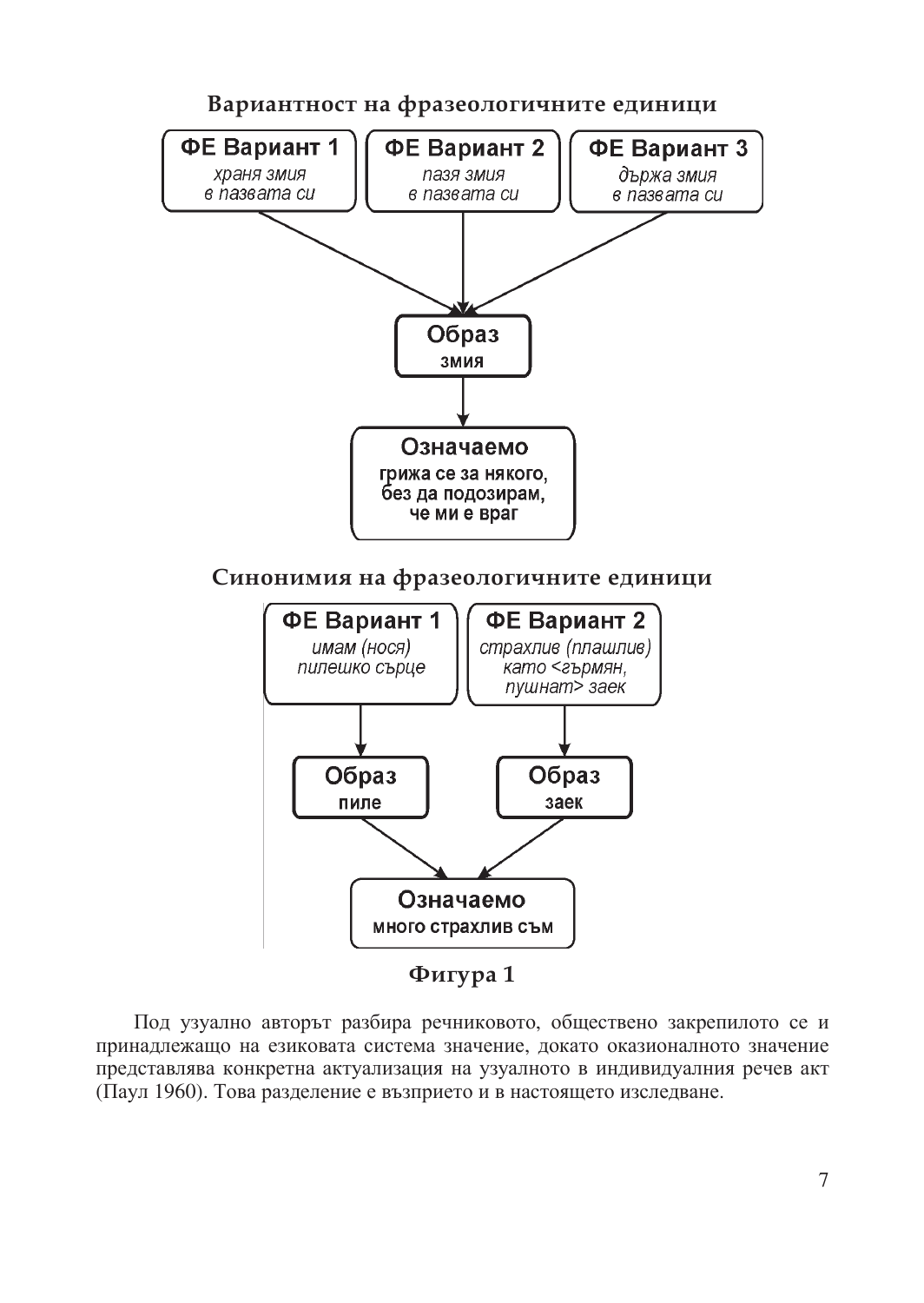## 1. Узуални показатели за вариантност на фразеологичните единици

### **1.1.** Морфологична вариантност на фразеологичните единици

### **1.1.1.** Изменение на глагола

Такова изменение се наблюдава при глаголните ФЕ и се изразява в промяна на граматичното време и вида:

**Present Progressive:** Of course she's feeling quite well. *She's eating like a wolf*  $(W. S. Maugham)^{1}$ .

**Past simple:** They both *ate like wolves* and fell asleep.

**Past progressive:** She couldn't understand why she failed to gain weight when she *was eating like a wolf.* 

**Future:** If you worry or excite your brain you *will begin to eat like a wolf* and become as fat as a pig by a quick fire.

**Минало свършено време:** И двамата *се наядоха като вълци*, а после заспаха дълбок сън.

**Минало несвършено време:** Тя не можеше да разбере защо не качваше килограми, въпреки че ядеше като вълк.

**Минало неопределено време:** Иван се срамуваше, че *е ял като вълк* и днес не посмя да докосне храната.

**Бъдеще време:** От днес момчето се зарече, че *ще яде като вълк* и ще надмине на ръст всички деца от детската градина.

**1.1.2.** Изменение на съществителното име

Обикновено ако съществителното име от изречението е употребено в множествено число, то и съществителното име от състава на ФЕ е в множествено число.

*sweat like a pig*:

\_\_\_\_\_\_\_\_\_\_\_\_\_\_\_

We were *sweating like pigs* (W. S. Maugham).

<as> playful as a kitten:

He stroked his smooth face and looked with curiosity at his large young hands. They were *as playful as kittens* (W. S. Maugham).

*мълча (млъквам / млъкна) като риба* – "мълча извънредно много":

Човекът ... говореше високо ... мълчаха като риби хората ... та гласът отзвъняваше чисто (В. Мутафчиева).

**1.2.** Синтактична вариантност на фразеологичните единици

Синтактичната вариантност при ФЕ се изразява най-често чрез инверсия в словореда с цел емфаза:

## разигравам като маймуна някого:

Кретени такива! – дереше гърло Вичо ... *Като маймуни ни разигравате*. Аз на тоя директор ще му науча адреса и ще му подпаля къщата (Й. Попов).

<sup>&</sup>lt;sup>1</sup> Всички примери от литературни източници за български език са взети от Кювлиева (1986); Ничева и др. (1974); Ничева (1993). Примерите за английски език са взети от Кунин (1984) и Ракъджиев, Илиева (1995).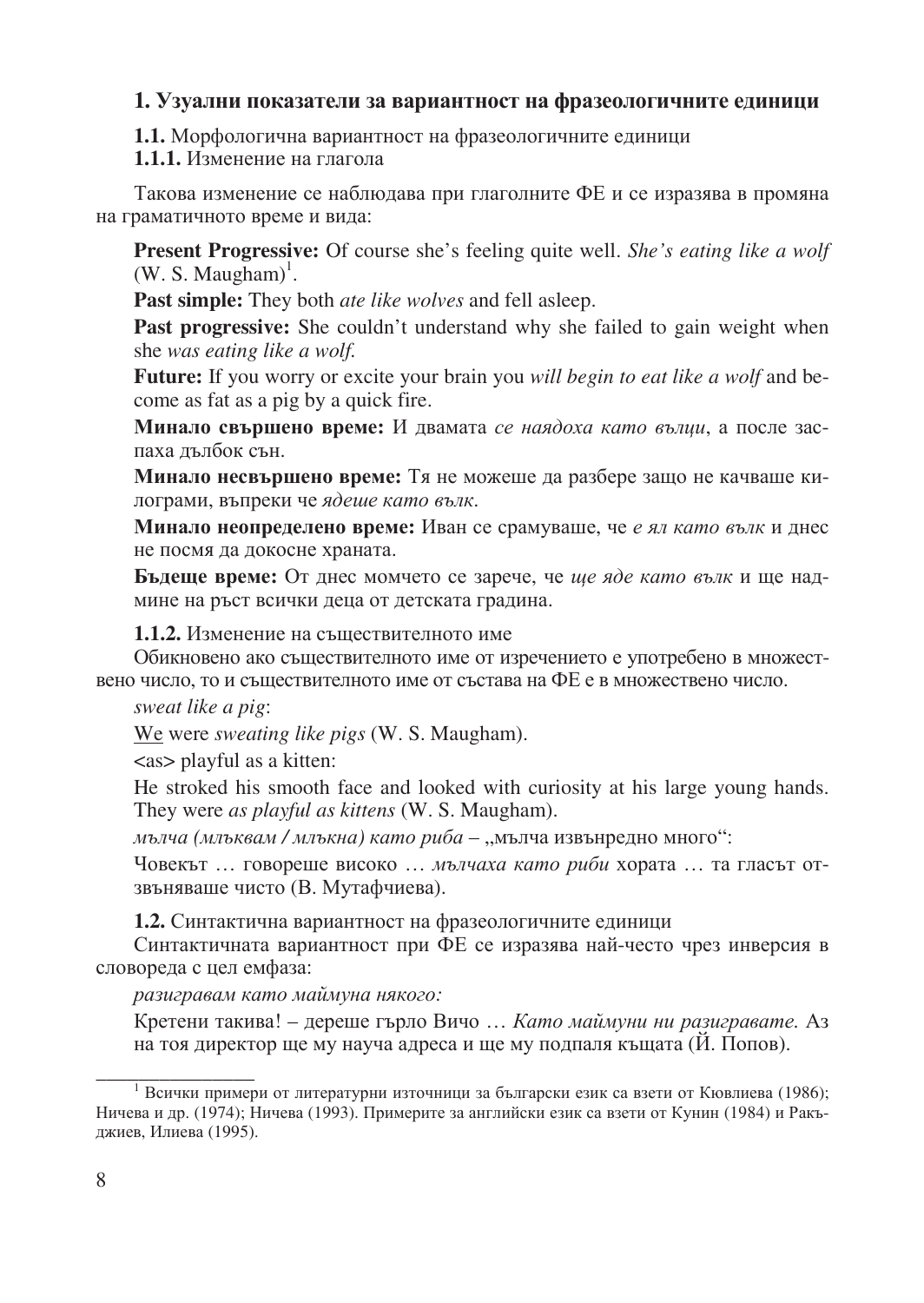Синтактична вариантност се наблюдава и при различните видове трансформации от чисто граматично естество:

die a dog's death (a dog's death) – die like a dog serpentine wisdom – the wisdom of the serpent за (заради) бълхата изгарям юргана – за (заради) една бълха юргана изгарям бълха не ме хапе – и бълха не ме хапе (щипе) – бълха ме ухапа

Какво има на такъв човек да подари някое и друго пособие? ... И бълха няма да го ухапе, ако рече да хвърли няколко хилядарки (Ст. Чилингиров).

– Не половин, ами и две коли слама да натовариш, пак не е голяма работа. На текезесето нищо няма да му стане, и бълха не го шипе, дето е речено (В. Чертовенски).

1.3. Лексикална вариантност на фразеологичните единици

Докато морфологичната и синтактичната вариантност засягат формалните характеристики на ФЕ, лексикалната вариантност, освен върху формата, се отразява и върху значението:

be on (get on, mount, ride) one's (the) high horse nourish (cherish) a viper (serpent) in one's bosom  $\langle$ as > bold (brave) as a lion <as> obstinate (stubborn) as a mule <as> crazy as a loon (a coot) имам (нося) пилешко сърце

надут като пуяк (пуйка) слаб (тънък) като комар

Лексикалната вариантност обикновено се постига чрез синонимна замяна на компонентите. В посочените по-горе примери прилагателните имена bold и brave, obstinate и stubborn, слаб и тънък са синоними. Р. Глезер нарича лексикални варианти от този вид "контекстуални синоними" (Глезер 1998: 130).

А. Кунин прави следния извод относно лексикалната замяна при ФЕ:

"... слова-заменители всегда ограничены узким кругом" (Кунин 1970: 99).

Подобно е мнението и на С. Спасова-Михайлова:

Лексикалната замяна между компонентите им е пак ограничена и в известен смисъл устойчива, тъй като се възпроизвежда наготово в границите на дадени вариации, а не може свободно да бъде избирана (Спасова-Михайлова 1978: 134).

В. Жуков обръща внимание и на ограничеността на образа:

В строе фразеологизмов с варьируемым составом компонентов взаимодействуют эти две тенденции - тенденция к постоянству лексического состава и тенденция к видоизменению его. В результате такого взаимодействия варьирование компонентов в структуре фразеологизмов определенным образом ограничено (Жуков 1978: 104).

Лексикалната замяна наистина не е случайна. Тя е утвърдена в езиковата практика и вариантите на една ФЕ са също устойчиви ФЕ. Синонимната замяна е ограничена и тя не става между всички синоними от един синонимен ред, а за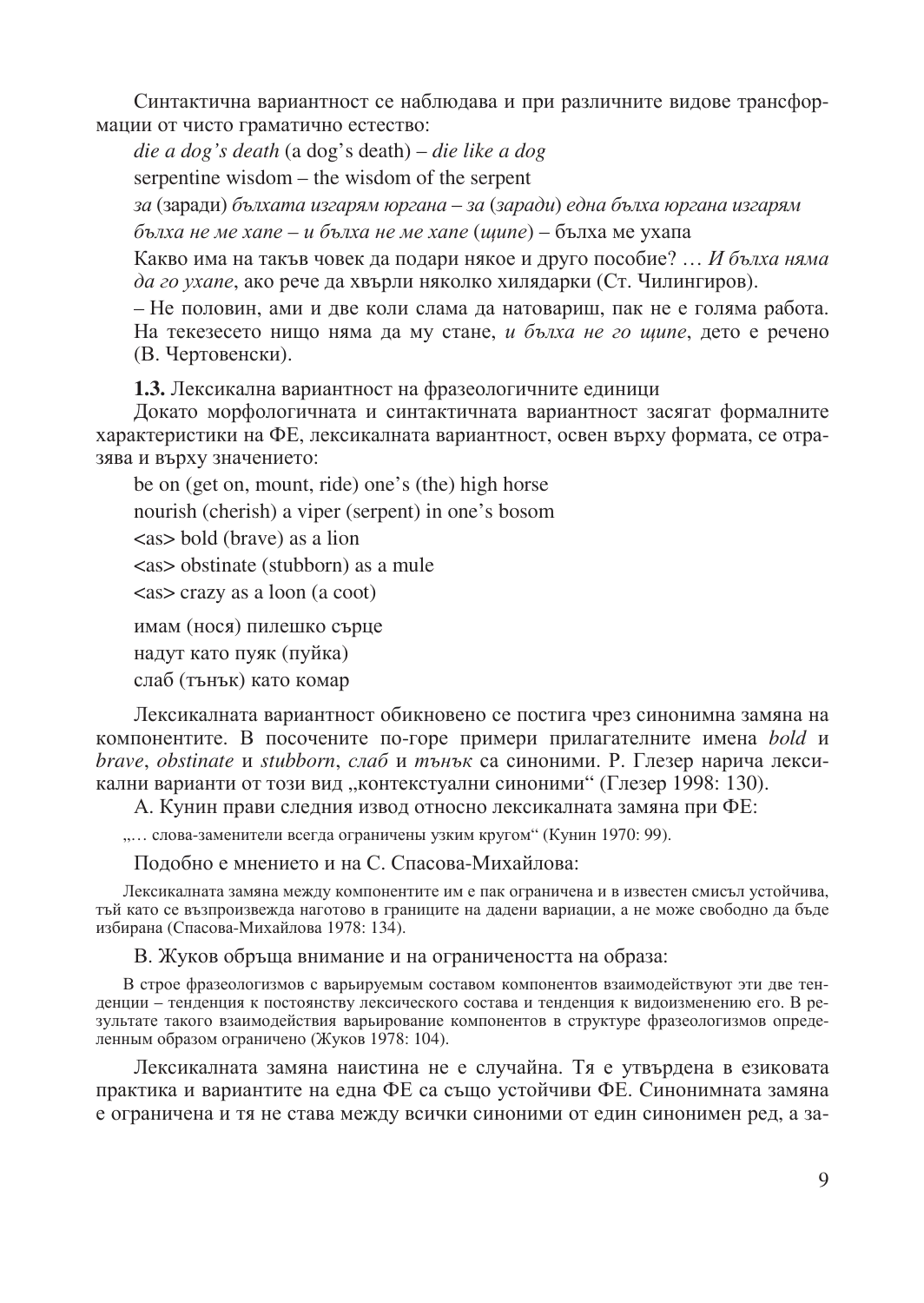сяга само някои от синонимите. Не може да се замени в случая прилагателното име слаб или тънък с мършав. Например, мършав като комар е свободно словосъчетание. Затова В. Жуков въвежда критерия за взаимозаменяемост на лексикалните варианти на ФЕ във всички контексти:

Словесные видоизменения, происходящие в рамках одной и той же синтаксической конструкции и не вносящие каких-либо смысловых оттенков в содержание фразеологизма, называют лексическими вариантами фразеологизма. От фразеологизмов (однозначных или многозначных), охваченных явлениям вариантности, требуется полную взаимозаменимость в любых контекстах. Иными словами, соответствующие фразеологизмы обладают тождественной сочетаемостью (Жуков 1978: 103).

1.4. Квантитативна вариантност на фразеологичните единици

В състава на ФЕ често присъстват факултативни компоненти, т. е. незадължителни. В английския език например във ФЕ като  $\langle as \rangle$  mad as a hatter = mad as a hatter първият сравнителен съюз as се явява факултативен, т. е. ФЕ може да бъде употребена и без него. Вторият съюз винаги е задължителен. Например:

Garry: If ever that young man rings up again, get rid of him at all cost. He's as *mad as a hatter* (N. Coward, "Present Laughter", act I).

"You can't talk to him, said uncle Rodney".

"Mad as a hatter" (S. B. Priestley, "Three Men in New Suits", ch. 5).

ФЕ с нееднакъв брой компоненти, които се образуват чрез прибавянето или съкращаването на лексеми в техния състав, се наричат квантитативни варианти. В английския език всички компаративни ФЕ с първи компонент прилагателно име имат квантитативни варианти. В българския език броят на ФЕ с факултативни компоненти не е толкова голям. Например:

страхлив (плашлив) като  $\langle$ гърмян $\rangle$ заек $^2$ .

#### 2. Оказионални показатели за вариантност на фразеологичните елиници

Поставен в различни комуникативни условия, в личния или обществения живот, в условия на враждебност или приятелство, човек е принуден да прибегне към употребата на силно експресивно езиково средство, за да аргументира по-добре речта си. Обикновено в такива ситуации се прибягва към съществуващия вече "арсенал" от готови ФЕ, като в същото време се наблюдава изразена тенденция на обновление на стилистическите езикови средства. Резултат от такова обновление са и оказионалните ФЕ. Във връзка с нетипичността на подобни изменения Круз (1986: 38) пише:

It is interesting that although idioms consist of more than one word, they display to some extent the sort of internal cohesion that we expect of single words. For instance, they typically resist interruption and re-ordering of parts.

3. Хованска определя следните комуникативни условия, които влияят на употребата на оказионални фразеологизми:

<sup>&</sup>lt;sup>2</sup> За означаването на факултативните елементи са използвани ъглести скоби <...>.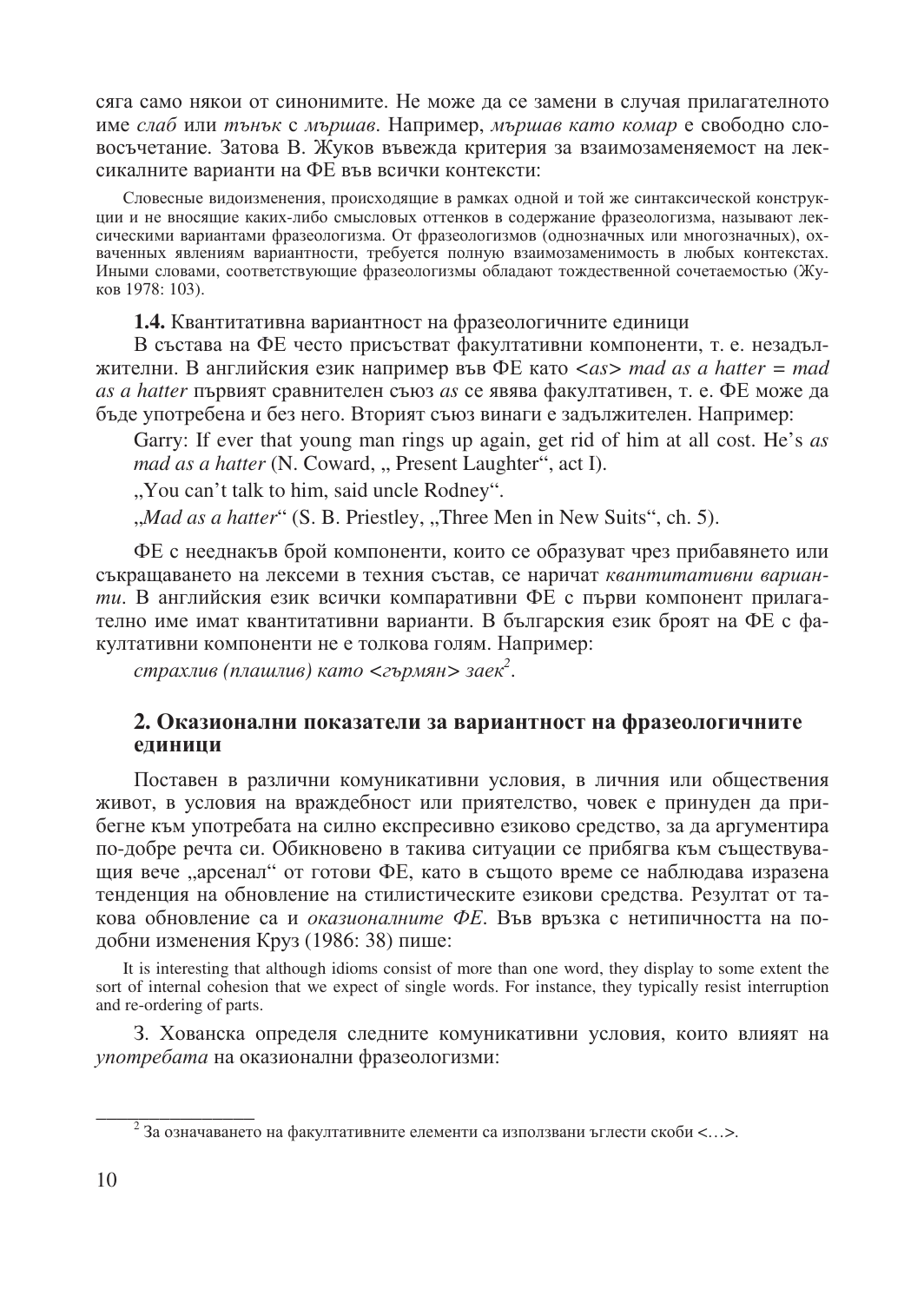1. Комуникативната сфера, т. е. човешката дейност (обществена, лична или професионална);

2. Ситуативната специфика на речевия акт (обстановката, в която протича речевият акт - официална, делова, непринудена; отношенията между комуникантите; материалното присъствие или отсъствие на предмета на речта);

3. Социален, културен и психологичен тип на събеседника и неговите фонови, предишни знания;

4. Комуникативната цел на говорещия (Хованска 1984: 224).

Такава оказионална вариантност при употребата на ФЕ в езиковедската литература е известна като индивидуално-авторска (Леонидова 1970; Мокиенко 1977; Кювлиева 1986), а някои автори използват термина "двойна актуализация" (Кунин 1974; Хованска 1984: 270-279).

Двойная актуализация - это стилистический прием, основанный на двойном восприятии: на обыгрывании значения фразеологической единицы и буквального значения одного, двух или трех ее компонентов (Кунин 1974: 13).

Резултатите от такова вариране са силно експресивни ФЕ, които имат кратък период на съществуване, а в повечето случаи са регистрирани еднократно. В това отношение оказионализмите се доближават по функция с характеристиките на игрословиците (Пенчева 1980; Хованска 1984: 278; Алексиева 2004; Стаменов 2007).

Различават се три вида оказионални изменения: вмъкване в състава на ФЕ на свободни елементи, деформация и добавяне на свободни елементи към края или началото на  $\Phi$  $E^3$ .

2.1. Вмъкване или "вклиняване" на свободни елементи към фразеологичните единици

Такова вмъкване на свободни елементи не нарушава структурата на ФЕ, не води до никакви изменения, а само уточнява, усилва или отслабва значението. Например:

strut (or swell) like a turkey-cock:

They all *swelled* into madam's drawing room *like so many turkey-cocks*. (A. Trollope, "Barchester Towers", ch. 39)

В това изречение вмъкнатата част *so many* подсилва значението на ФЕ без да нарушава или променя структурата и. Допълнително подсилване тук придава и употребата на множественото число на съществителното име.

make a beast of oneself:

But what sort of life is it you're living? Swilling round with a waster like Barney Brennan – making as much of a beast of yourself as you can? (K. S. Prichard). take the bull by the horns:

Slight discussions took place, Inspector. Oliver said, taking the bull by its humili*ating horns*, on the matter of the Prince of Wales's casting vote.

влачим се (точим се) като свински черва:

- А гледай ги тук как се влачат по пътищата като свински черва чак до

<sup>&</sup>lt;sup>3</sup> Вж по този въпрос Чернишева (1977: 34–2).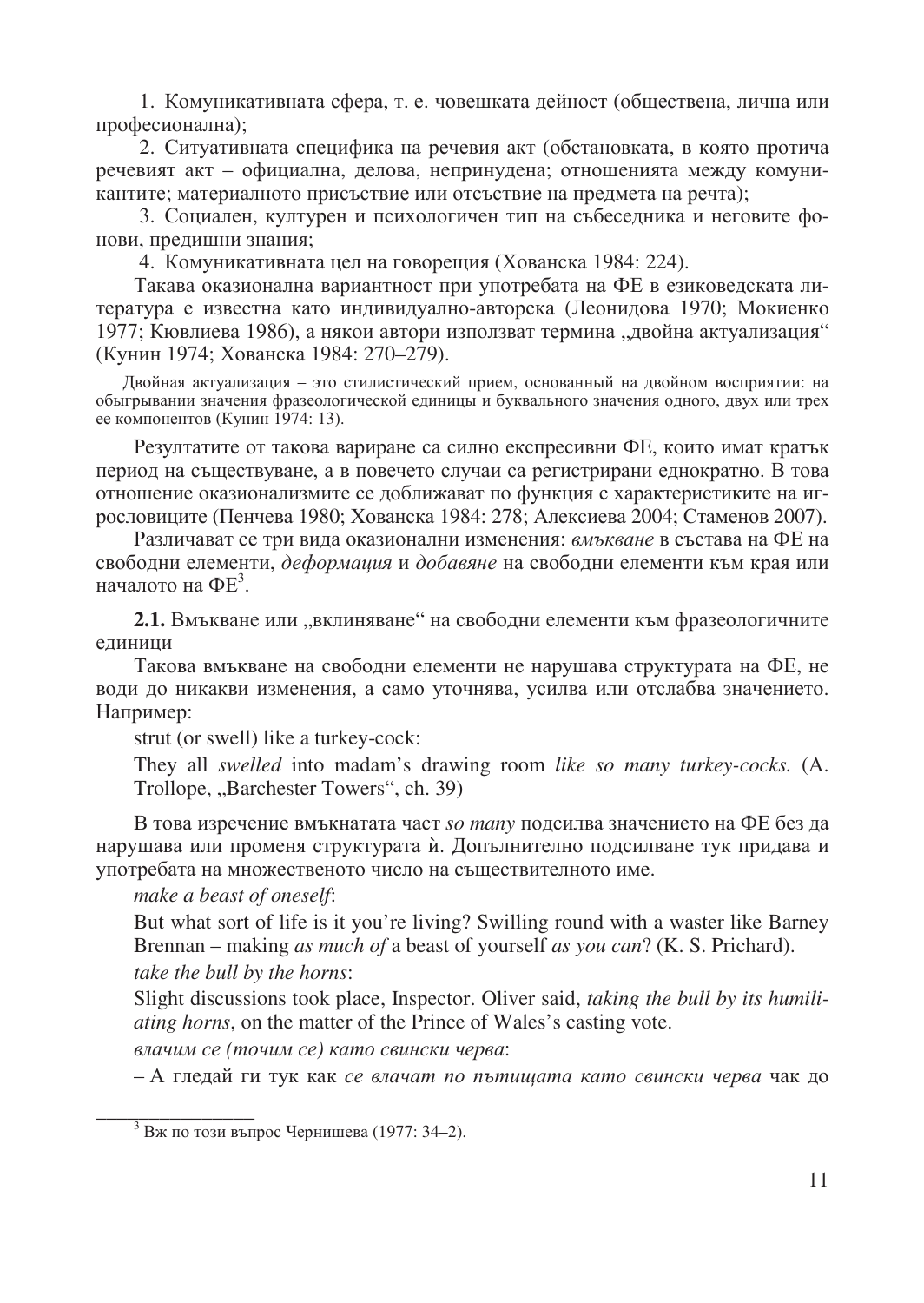някое си време. Разпусната работа (Кр. Кръстев).

2.2. Деформация на фразеологичните единици

Деформацията на ФЕ засяга измененията в лексемния състав или измененията в структурата им. Такива изменения се срещат значително по-рядко и винаги са съпроводени с изменение на значението на ФЕ.

to grin like a Cheshire cat:

Mrs Madvig: "But don't stand there *ogling me like a Cheshire cat*. You make me nervous".

вървя като буболечка:

Разшаваха се горе и един тръгна към село за въже. Ала да знаеш само как вървеше. Ба-авно като буболечка (Н. Хайтов).

2.3. Добавяне на свободни компоненти в началото или края на фразеологичните елиници

2.3.1. Добавяне на елементи в началото на фразеологичните единици

go ape for someone, something:

When they get away from their customary urban environment many of them tend to go ape (Кунин 1984).

2.3.2. Добавяне на елементи в края на фразеологичните единици

cook one's own goose:

If you worry or excite your brain ... you will cook your own goose by a quick fire (Ch. Reade).

червен като рак:

Той [Коен] бе симпатичен, рус, с червено като рак лице и сини очи (Д. Димов).

Вариантността при ФЕ най-общо може да се определи като узуална (нормативна) и оказионална. Узуалната вариантност произтича от нормите на езика и в голяма степен се изисква от контекста. Докато основната характеристика на оказионалната вариантност е нарушаване на установените норми и граници, неочакваност, непредсказуемост. Тя е резултат от индивидуално-авторско решение с цел постигане на силно емоционална реакция, която се базира на интелектуалните способности на читателя. Оказионализмите ФЕ са с кратък период на съществуване и обикновено има много малка вероятност да се превърнат в нормативни, фиксирани единици.

# Библиография

Алексиева 2004: N. Alexieva. Punning on Anglicisms – a Manifestation of Linguistic Ingenuity. - Съпоставително езикознание, 2004,  $\mathbb{N}^{\circ}$  2, 36-41.

Глезер 1998: R. G1äser. The Stylistic Potential of Phraseological Units in the Light of Genre Analysis. – In: A. Cowie (ed.). *Phraseology: Theory*, *Analysis, and Applications*. Oxford: Clarendon Press, 1998, 125-143.